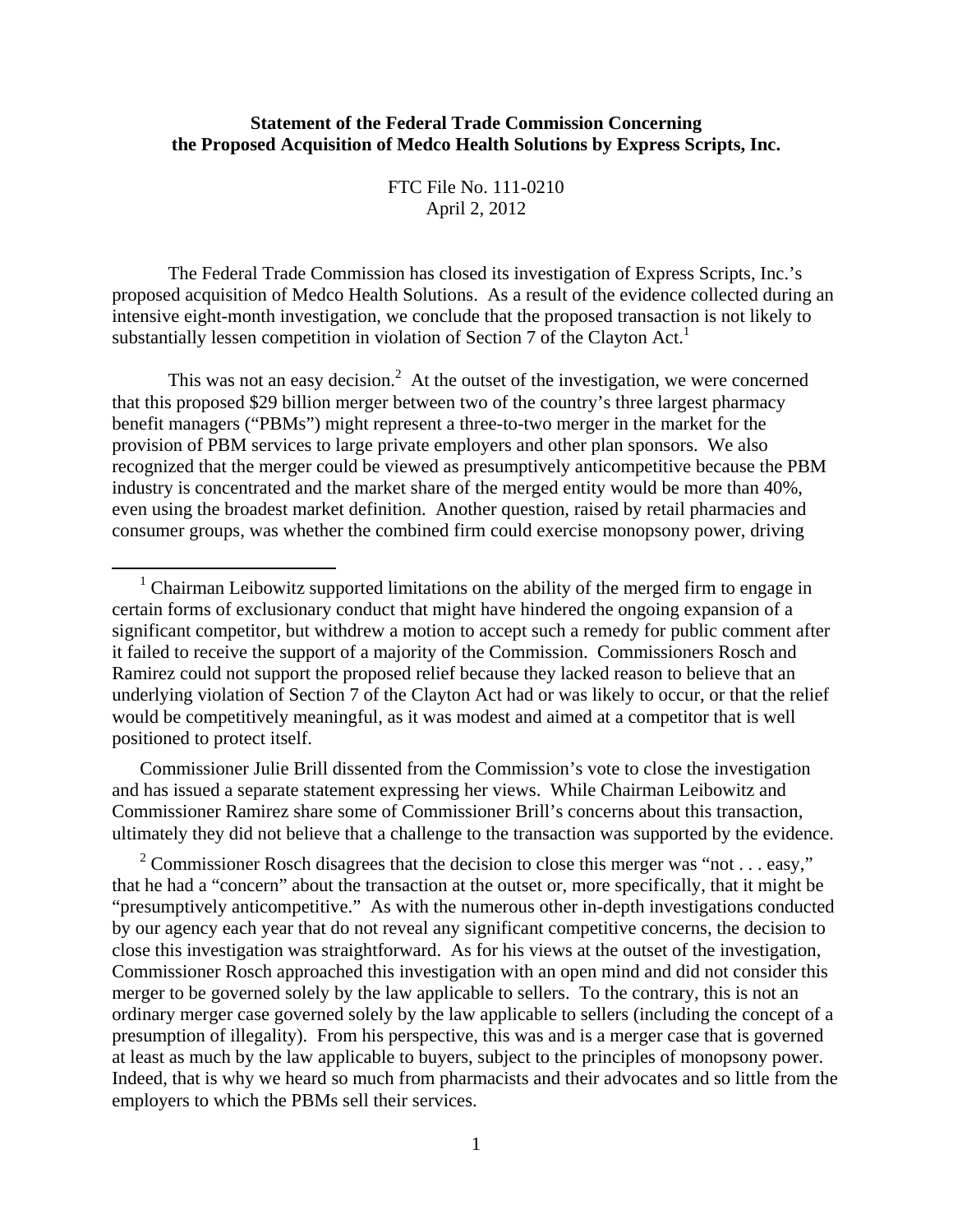drug dispensing fees so low that that they would threaten the important services offered by local pharmacies. Specialty pharmacies also expressed concern that the combined firm would engage in exclusionary conduct. The views expressed by market participants are an important consideration in enforcement decisions, and we carefully examined all of the questions raised. Ultimately, however, we determined that the evidence did not bear out these concerns.

The investigation revealed that the high market shares of the parties do not accurately reflect the current competitive environment and are not an accurate indicator of the likely effects of the merger on competition and consumers.<sup>3</sup> For the reasons described below, we do not have reason to believe that the transaction is likely to cause unilateral anticompetitive effects, enhance the likelihood of successful coordination, or facilitate the exercise of monopsony power in any relevant market in which the merging parties participate.

The evidence we examined was the product of a comprehensive investigation. Our staff interviewed over 200 market participants, including customers, other PBMs, retail and specialty pharmacies, pharmacy trade groups, pharmaceutical manufacturers, and healthcare benefit consulting firms. Millions of documents produced by the merging parties and numerous market participants were reviewed. Staff economists performed detailed analyses of historical sales, cost, and bid data obtained from the parties and other industry participants. We also considered numerous advocacy letters and white papers submitted by a variety of consumer organizations. Our investigation was conducted in cooperation with, and the assistance of, a working group of 32 state attorneys general.

# **I. The Merger Is Unlikely to Result in Anticompetitive Effects for PBM Services to Employers**

The Commission analyzed the effects of the Express Scripts/Medco merger in the market for the provision of full-service PBM services to health care benefit plan sponsors, including public and private employers and unions.<sup>4</sup>

The market for the provision of full-service PBM services to health care benefit plan sponsors is moderately concentrated and consists of at least ten significant competitors.<sup>5</sup> Our staff's investigation revealed that competition for accounts is intense, has driven down prices, and has resulted in declining PBM profit margins—particularly in the large customer segment.

 <sup>3</sup> *See United States v. General Dynamics Corp.*, 415 U.S. 486 (1974) (recognizing that current market shares are not the sole indicator of a merger's likely competitive effect).

<sup>&</sup>lt;sup>4</sup> This market excludes PBM services provided to health plans, which do not require the full array of capabilities and services demanded by large employers, and consequently, have a different (and broader) set of options when selecting a supplier of PBM services.

<sup>&</sup>lt;sup>5</sup> Commissioner Brill's dissenting statement asserts that the merger of Express Scripts and Medco is a merger-to-duopoly. We respectfully disagree. As detailed in our Statement, the evidence shows that many competitors other than the Big Three compete effectively in this market, and can be expected to continue to do so after the transaction.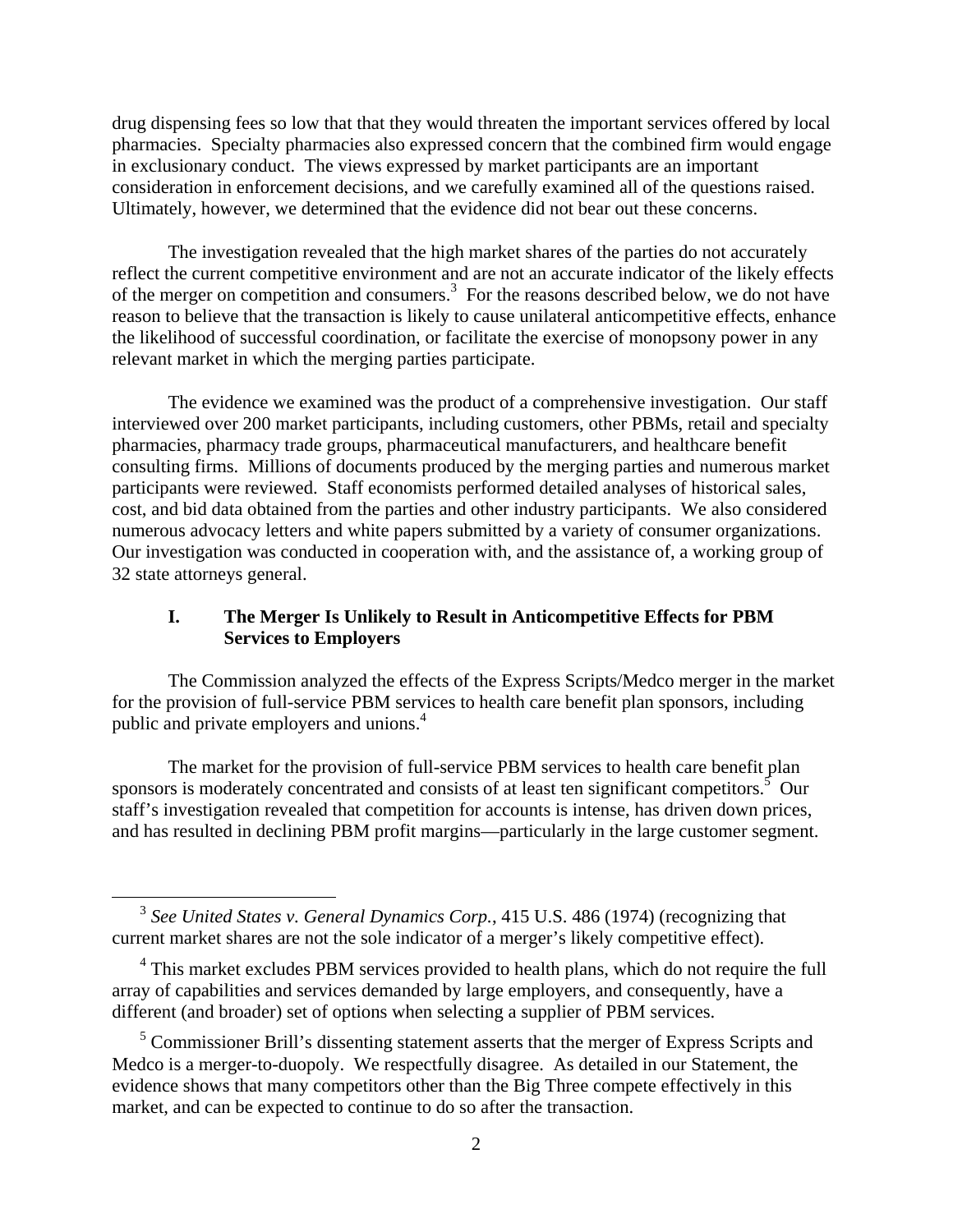The transaction will reduce the number of significant competitors to nine (plus a fringe of several dozen smaller firms) and give the merged company a market share of just over 40%.<sup>6</sup>

Current competitors in this market include the Big Three, a number of PBMs owned by large national health plans, and some smaller standalone PBMs. Although Medco has long been the leading PBM in the industry, it has lost approximately one-third of its business in the last year.7 CVS Caremark was formed in 2007 when CVS Corporation, the nation's second-largest retail pharmacy chain acquired Caremark Rx, the nation's second-largest PBM. Like Medco, CVS Caremark has long focused on serving the nation's largest employers, including many Fortune 100 companies. CVS Caremark has won a number of major accounts over the past two years, mostly at Medco's expense. Express Scripts is the smallest of the Big Three and, like the others, operates mail-order pharmacies and has its own specialty pharmacy. Importantly, Express Scripts' customer base is more heavily skewed towards health plans and mid-size plan sponsors—generally those with 10,000 to 30,000 covered lives—than either Medco or CVS Caremark.

Health plan-owned PBMs compete with standalone PBMs such as the Big Three by offering their services on either a "carve-in" (*i.e*., as part of a package including medical coverage) or "carve-out" basis (*i.e*., limited to PBM services). Historically, health-plan PBMs have been relatively weak competitors, particularly for carve-out business. Recently, however, a number of health insurers have made substantial investments and renewed their efforts to expand their PBM offerings, spurred by the passage of healthcare reform and the creation and implementation of Medicare Part D. Large health plans, including United, Humana, Aetna, Cigna, and Blue Cross and Blue Shield plans already provide medical benefits to Medicare beneficiaries and have become some of the largest providers of Part D prescription drug coverage as well. With established names, strong clinical programs, and experience providing PBM services to their own members, some health plan-owned PBMs have become viable competitors to the Big Three and have already won the business of a number of large self-funded employers.<sup>8</sup>

 <sup>6</sup> The Commission's decision not to challenge this transaction did not turn on market definition, as the competitive effects analysis does not vary significantly whether or not the market is limited to large employers or broadened to include all PBM services.

 $<sup>7</sup>$  In July 2011, United HealthCare, Medco's largest client, announced that it would be</sup> severing its ties with Medco, effective December 31, 2012, and would take all of its PBM services in-house under its newly-branded PBM, OptumRx. United represented \$11.7 billion or 17% of Medco's net revenue for 2011. *See* Medco Form 10-K for fiscal year ending December 31, 2011. In addition to United, accounts representing at least 13% of Medco's net revenues did not renew for 2012. *See id.*

<sup>&</sup>lt;sup>8</sup> The fact that many large employers currently use a PBM other than one of the Big Three undercuts the notion that the Big Three are uniquely able to satisfy the requirements of large employers. *Cf. United States v. Oracle Corp*., 331 F. Supp. 2d 1098, 1123-61 (N.D. Cal. 2004) (rejecting enterprise resource planning system software market limited to large, sophisticated customers).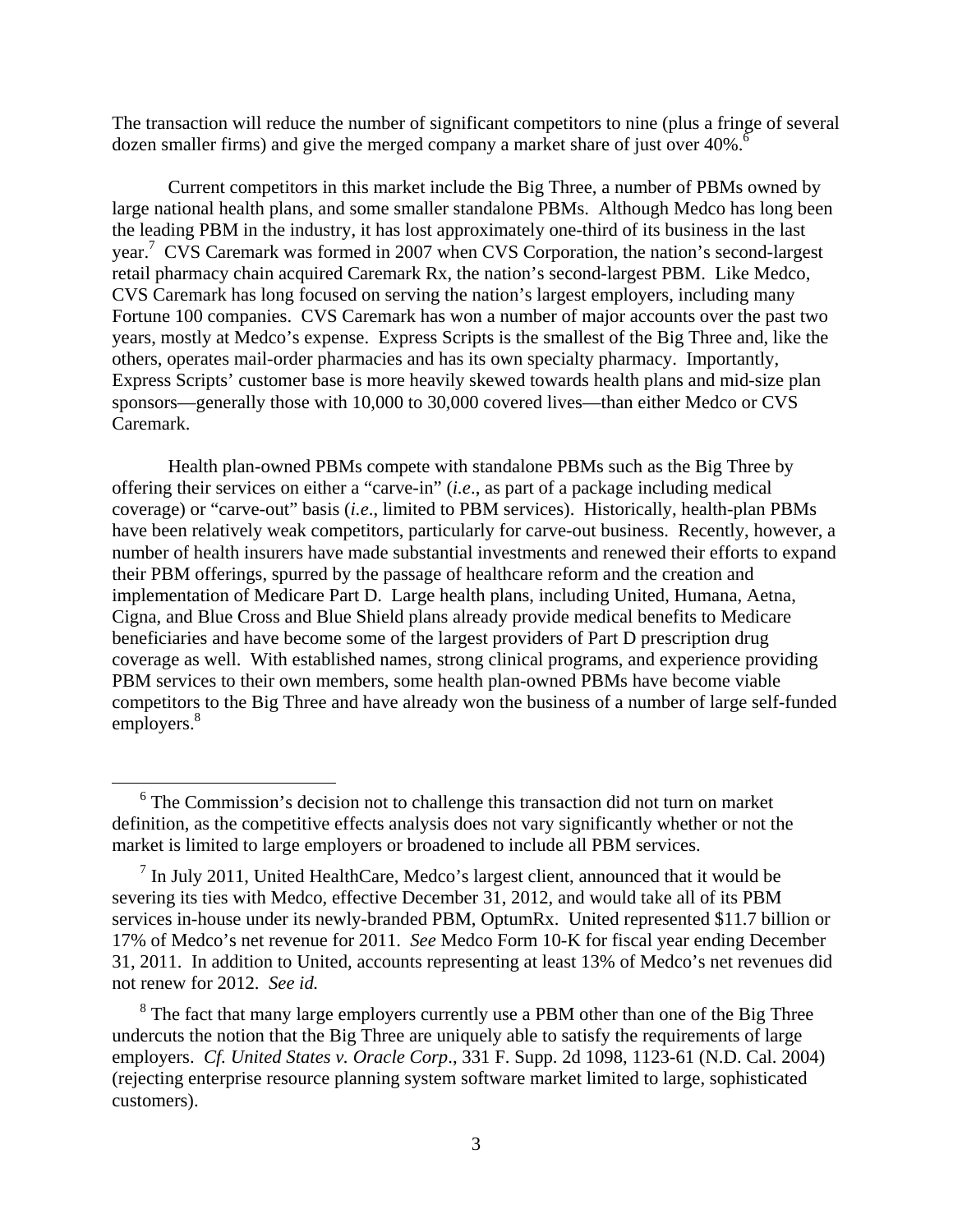There are also several standalone PBMs that are substantially smaller than the Big Three but have had recent success winning significant employer business, including large employer accounts. These PBMs usually compete by trying to differentiate themselves from the Big Three and health plan-owned PBMs by emphasizing a transparent pricing model, providing more individualized account management support, and offering customized PBM offerings. Examples of these PBMs include CatalystRx and SXC, both of which are experiencing considerable growth. $9$ 

#### **A. Unilateral Effects for PBM Services Are Unlikely**

One concern with a merger of direct competitors is that the elimination of a close competitor may allow the merged entity to unilaterally impose anticompetitive price increases on consumers. This merger is unlikely to have these effects. Indeed, the vast majority of customers believe that there would be adequate competition post-merger to ensure continued competitive pricing, and many believe that the merger will lead to *lower* prices for PBM services.

Analysis of bidding data produced by the parties and by large, national PBM consultants demonstrates that Medco and Express Scripts are not particularly close competitors, and that other PBMs often compete successfully for employers, including large employers. The evidence suggests relatively low diversion rates between Express Scripts and Medco,<sup>10</sup> which means that the merger's potential for unilateral price effects is likely to be much smaller than market shares would imply. Express Scripts has had the most success targeting middle-market plan sponsors and health plans. Medco, on the other hand, focuses on high volume, large-employers. For that reason, very few customers interviewed by staff considered Express Scripts and Medco to be their first and second choices. These views were confirmed by the parties' documents and a bid data analysis. Indeed, Express Scripts is just as likely to lose an account to a health-plan offering or a smaller PBM as it is to either Caremark or Medco. This bidding data also revealed that the two firms are not particularly close competitors for large employer accounts (meaning one is not frequently the runner-up where the other has won the account). *See* Merger Guidelines § 6.2.

One reason that the diversion rates between the merging parties appear to be lower than might be expected is that competition from CVS Caremark in recent years has been robust. The data indicate that the closest competitor for Express Scripts and Medco is CVS Caremark, not each other. Over the past two selling seasons, CVS Caremark has had significant success expanding its PBM business and has won several high-profile and lucrative accounts away from Medco, including the Blue Cross Blue Shield Federal Employee Health Benefit Plan (FEHBP), and the California Public Employees' Retirement System (CalPERS).

 <sup>9</sup> *See* Tara Lachapelle, *Medco Takeover Seen Making SXC Priciest Target*, Bloomberg, March 26, 2012 (noting that SXC's revenue is expected to climb 60% in 2013 after more than doubling last year, while Catalyst's revenue is expected to increase 30% in the next year).

 $10$  Diversion ratios measure the degree of substitution between two products relative to others. Mergers between firms offering products with high diversion rates will tend to cause prices to increase, all things being equal. Low diversion rates suggest that the potential for price increases is low.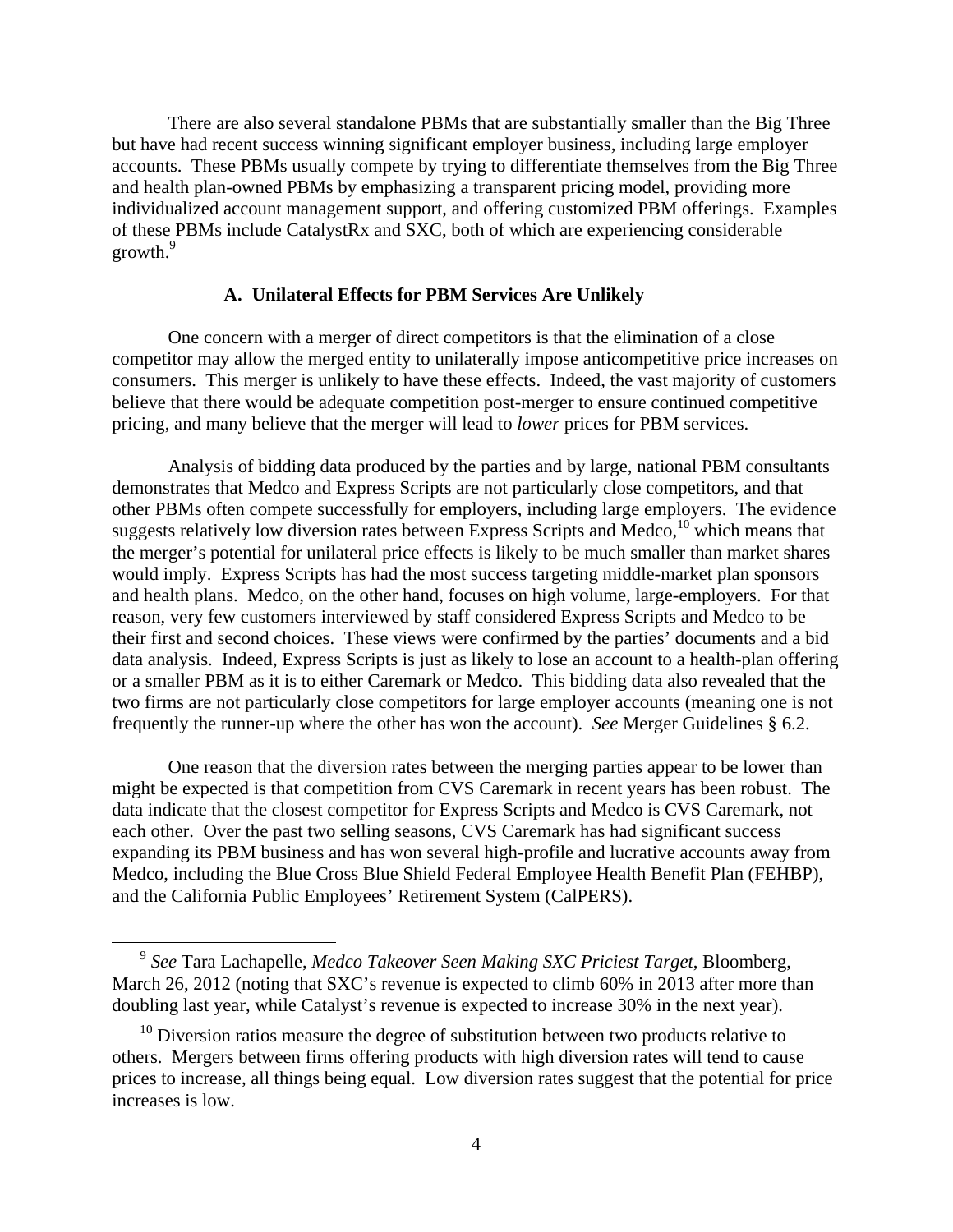Another reason that the diversion ratios between Express Scripts and Medco appear to be substantially lower than the market shares would predict is because health plan-owned and other standalone PBMs have become stronger competitive threats than in the past. Many employers, including large employers, now include non-Big Three PBMs as finalists or are considering using them to leverage better pricing and terms from the Big Three. Health plan-owned PBMs used to be relegated to competing only for carve-in business—competition that in and of itself is now a competitive constraint to standalone PBMs—but have recently scored significant wins on a carve-out basis as well. As a result of the scale provided by their Medicare Part D business and recent investments, the largest health care plans, particularly United, now offer PBM services on a carve-in basis that are attractive, including for large employers. Today, approximately 20% of the Fortune 500 and 75% of mid-market and smaller employers purchase PBM services on a carve-in basis. Ordinary course documents from a large number of market participants recognize that health plan-owned PBMs are poised to compete for carve-out business and have become a competitive threat to standalone PBMs.

Smaller standalone PBMs, including but not limited to CatalystRx and SXC, are also winning large employer accounts. Moreover, customers frequently include these smaller PBMs in bids now and would continue to do so in the future. These smaller PBM competitors have numerous opportunities to expand sales because of the large number of customers that extend RFPs to these firms. There are dozens of formal sales opportunities each year within the Fortune 500 alone (a typical employer issues an RFP every three to five years), and even more informal sales opportunities.

Many of the concerns raised about this merger were based on the assumption that the Big Three enjoy substantial cost advantages over smaller competitors as a result of economies of scale in purchasing inputs and in operating their mail-order pharmacies. In fact, however, after examination of the actual cost data submitted by various PBMs, those cost advantages were not as significant as hypothesized and, for many inputs, may not exist at all.<sup>11</sup> Furthermore, many non-Big Three PBMs have made substantial investments in their operations in recent years that have allowed these PBMs to reduce, if not eliminate, their historical cost disadvantage vis-à-vis the Big Three PBMs.

Ultimately, the evidence fails to demonstrate that the transaction is likely to produce unilateral anticompetitive effects. As discussed, Express Scripts and Medco are not particularly close competitors. Other competitors, in the form of smaller PBMs and those owned by health plans, are current and growing competitors for employer business, and the bidding process frequently includes competitors outside of the Big Three. Observing these industry dynamics,

 $11$  While there may be some scale advantage in mail order pharmacy services, the investigation revealed that this advantage would not be unique to the combined firm. Scale stops providing any cost advantages at volumes well below the largest PBMs. Indeed, in part because of increased mail order volume spurred by Medicare Part D, a number of other competitors have reached or are close to reaching that volume. Moreover, there is excess capacity in mail order so smaller PBMs can lower their costs through outsourcing. Finally, PBMs without significant mail order capability have lowered their dispensing fees by offering 90-day prescription fills at retail drugstores.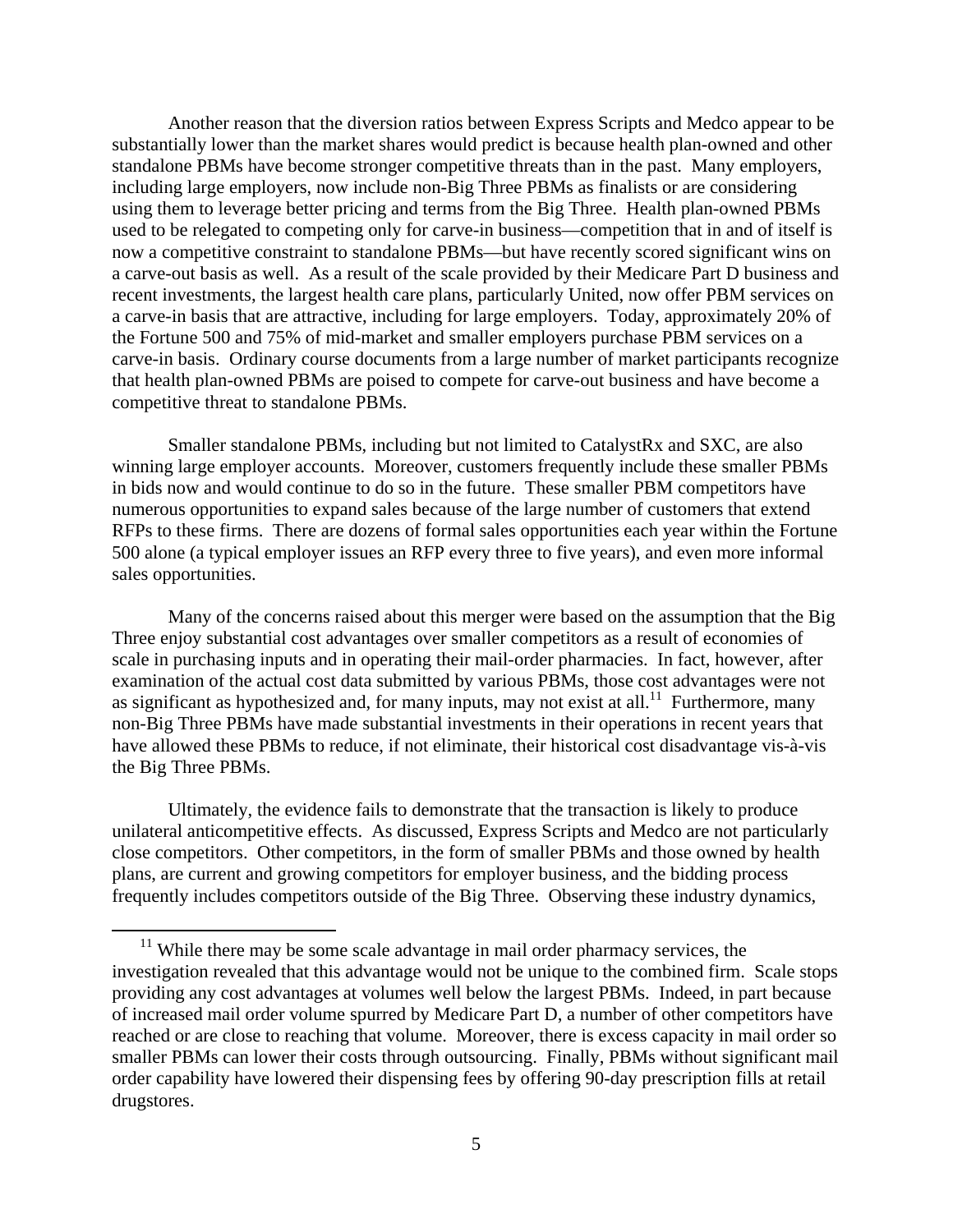the overwhelming majority of customers interviewed for this transaction, including most of the Fortune 100, view the transaction as competitively benign or even pro-competitive.

## **B. Coordinated Effects for PBM Services Are Unlikely**

Another concern with horizontal mergers is that the reduction in the number of independent competitors may allow the remaining firms to collude, tacitly or otherwise, to the detriment of consumers. For many of the same reasons that the merger is unlikely to give Express Scripts unilateral anticompetitive power over price, the merger is unlikely to result in any coordinated anticompetitive effects.

Successful coordination usually requires that firms be able to reach agreements and monitor adherence to those agreements. The multifaceted and opaque nature of price competition in this market suggests that coordination on price would be difficult. Pricing terms for PBM services are complicated and difficult to compare because each contract includes numerous pricing components, including separate administrative fees, rebate pass-through, discounts, retail and mail-order pricing for branded and generic drugs, plan design, and ancillary services. Only after the bidding is concluded do PBMs learn, by debriefing the consultants, who they are bidding against; rarely do they even know how their proposal compared to that of the competition.

A more plausible theory of coordinated interaction in this market is one to allocate customers, or one in which firms otherwise refrain from bidding aggressively on other firms' customers. For several reasons, however, it is unlikely that the combination of Express Scripts and Medco would increase the risk of coordination in this way among the remaining PBMs.

First, CVS Caremark's recent success in the marketplace suggests that it will continue to find it profitable to compete vigorously for further success rather than pull its punches and participate in a coordinated allocation of customers. Moreover, unlike most other PBMs, CVS Caremark maintains a large retail pharmacy, giving it different incentives than its PBM rivals itself a factor limiting coordination—and, in particular, tilting its incentives away from maximizing profits in the PBM layer of the industry.

Second, the smaller independent PBMs and emerging health plan-owned PBMs, which would likely need to be a part of any successful coordinated scheme of market share maintenance, do not have any obvious incentive to join such an arrangement due to their recent substantial investments in additional capacity. Also, firms with small market shares are less likely to join in a collusive agreement because they have a smaller stake in the status quo, and the addition of large new customers would have a more dramatic impact on their sales growth. The PBM market will likely have as many as nine significant competitors post-merger, plus a fringe. Coordination among so many firms is extremely difficult.

Third, there is significant competition in the current employer market and there is no indication this would change with the merger. There are many examples of aggressive competition when accounts are perceived to be up for grabs. There is nothing in industry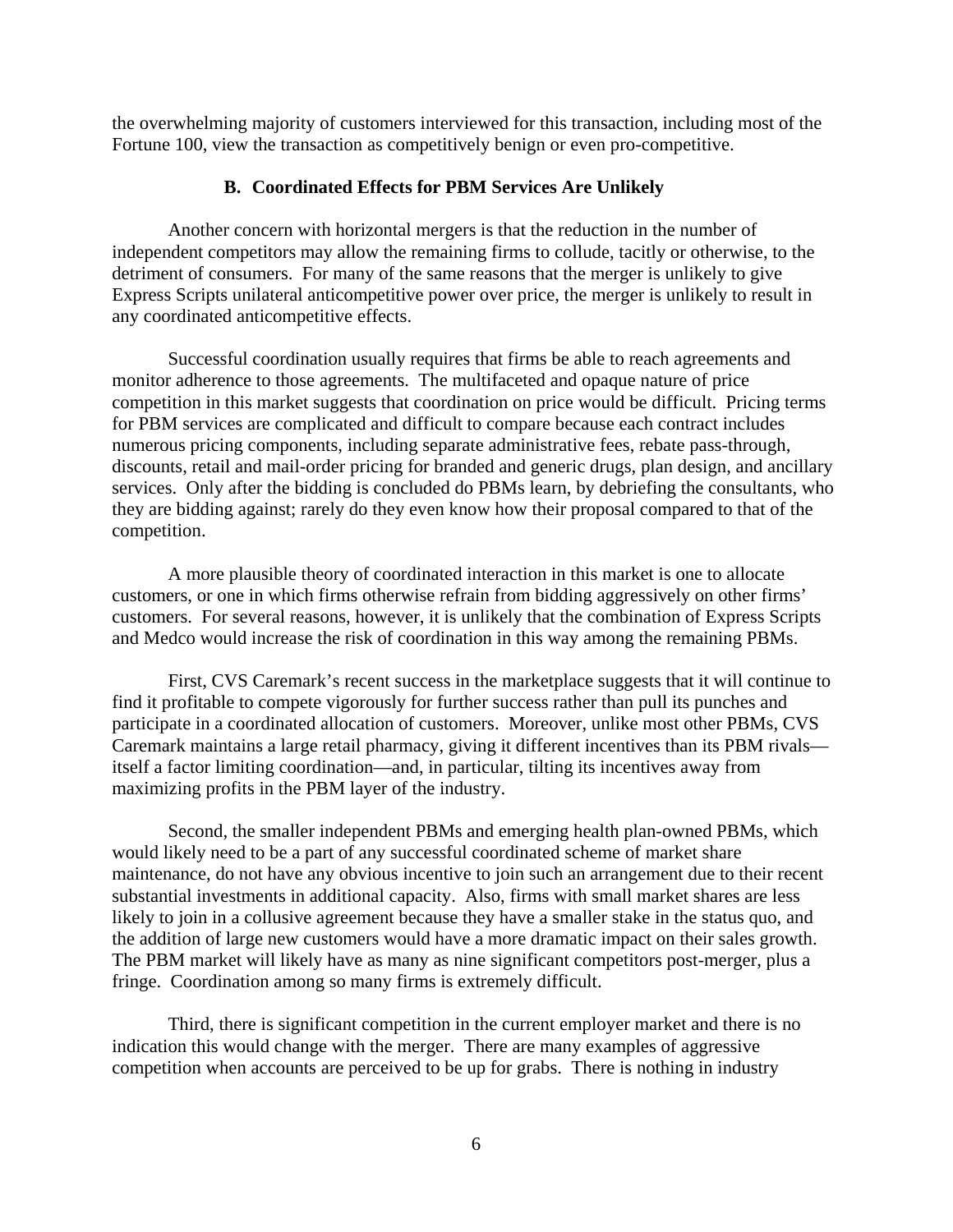participants' ordinary course documents suggesting that suppliers are pulling their competitive punches or would do so after the merger.

Fourth, the RFP process promotes aggressive competition for employer business and impedes coordinated interaction. Particularly for large employers, the volume of business at stake is substantial, and the incentives to compete aggressively for it are significant.<sup>12</sup> In addition, employers routinely retain expert consultants to identify potential bidders, develop detailed solicitations, and evaluate the proposals before settling on a winner.<sup>13</sup> Because of their repeated interactions with PBMs, industry consultants are particularly well-suited to identify and counteract any attempted coordination by suppliers. RFPs are almost always extended to at least four firms, including the incumbent, typically at least two of the Big Three, one or more smaller PBMs, a carve-in proposal from the customer's health plan provider, and occasionally others on a carve-out basis.

In short, the PBM industry has not shown itself to be conducive to coordination, and there is little reason to believe that the transaction will change that or eliminate an existing impediment to coordination. $^{14}$ 

# **II. The Merger Is Unlikely to Lead to the Exercise of Monopsony Power for the Retail Dispensing of Prescription Drugs**

 The Commission also considered whether the proposed acquisition would confer monopsony power on the merged company when it negotiates dispensing fees with retail pharmacies. As a general matter, transactions that allow firms to reduce the costs of input products have a high likelihood of benefitting consumers, since lower costs create incentives to lower prices. Only in special circumstances does an increase in power in negotiating input prices adversely impact consumers. *See* Merger Guidelines § 12. The Commission examined this concern closely but found that the proposed transaction was unlikely to create or enhance monopsony power.

Most importantly, the proposed transaction would produce a firm with a smaller share of retail pharmacies' sales—approximately 29%—than is ordinarily considered necessary for the

<sup>&</sup>lt;sup>12</sup> Merger Guidelines § 7.2 ("sellers may have the incentive to bid aggressively for a large contract even if they expect strong responses by rivals").

<sup>&</sup>lt;sup>13</sup> See FTC v. Elders Grain, Inc., 868 F.2d 901, 905 (7th Cir. 1989) (size and sophistication of customers mitigate risk of coordinated interaction).

<sup>&</sup>lt;sup>14</sup> Commissioner Brill's dissent points to a pair of ambiguous statements made to investors by senior management of the merging companies to suggest that the PBM market is susceptible to coordination, and suggests that the merger may enhance the likelihood of anticompetitive coordination by removing Medco from the market just as it is poised to possibly become more competitive. We respectfully disagree. The weight of the evidence suggests that this market is currently competitive and that after the acquisition of Medco there will be a sufficient number of firms remaining with the ability and incentive to compete aggressively to gain market share and disrupt any potential coordination.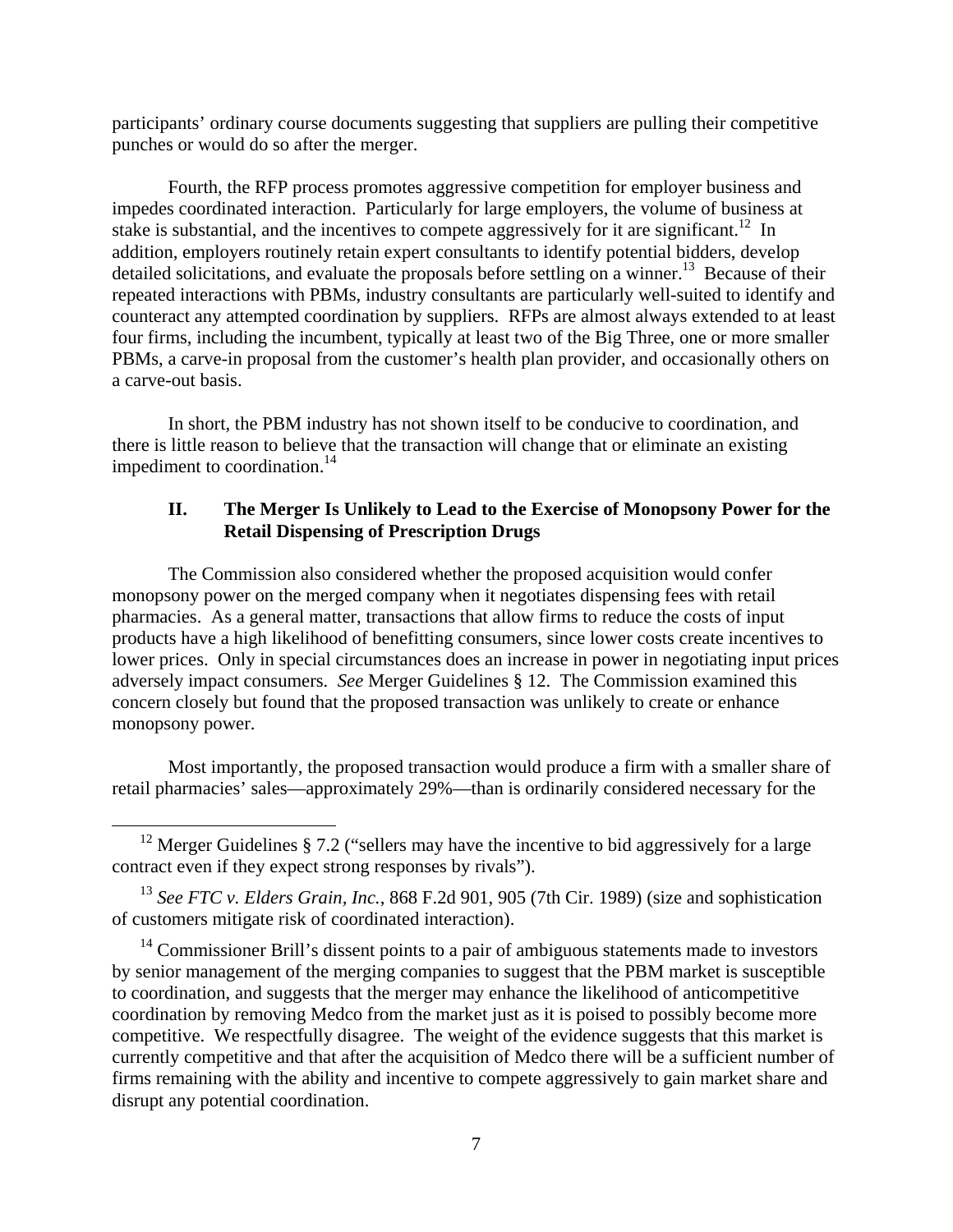exercise of monopsony power. In addition, the data reveal that there is little correlation between PBM size and the reimbursement rates paid to retail pharmacies. Thus, there is no reason to believe that the merger, even if it exceeded the theoretical threshold for the exercise of monopsony power, would in fact lead to lower reimbursement rates.

Moreover, even if the transaction enables the merged firm to reduce the reimbursement it offers to network pharmacies, there is no evidence that this would result in reduced output or curtailment of pharmacy services generally.<sup>15</sup> Furthermore, for contractual and competitive reasons, it is likely that a large portion of any of these cost savings obtained by the merged company would be passed through to the PBM's customers.<sup>16</sup> Although retail pharmacies might be concerned about this outcome, a reduction in dispensing fees following the merger could benefit consumers by lowering health care costs.

# **III. The Merger Is Not Likely to Result in Anticompetitive Effects with Respect to Specialty Drugs**

 Specialty drugs are drugs that treat complex and sometimes rare conditions. They often are costly, have significant side effects, or require services as part of the treatment. The principal concern raised by opponents of the transaction regarding specialty drugs is that the merged entity will have the power to demand more exclusive distribution arrangements from manufacturers.<sup>17</sup> The evidence shows otherwise.

The specialty pharmacy market is substantially less concentrated than the overall market for PBM services to health care benefit plan sponsors. Several dozen specialty pharmacies currently operate in the United States. At the national level, those include, but are not limited to, Express Scripts, Medco, CVS Caremark, United, Cigna, Humana, Aetna, SXC, Amerisource-Bergen, Diplomat Specialty Pharmacy, and Walgreens. Although it is difficult to determine market shares for specialty pharmacy services (assuming this were a relevant market), the merged firm's share appears to be approximately 30%—somewhat below its share of PBM

<sup>&</sup>lt;sup>15</sup> The Commission has previously found that the market for the retail dispensing of brand name and generic prescription drugs is not susceptible to monopsony power for several reasons, including the fact that dispensing fees are negotiated individually between each PBM and each pharmacy. *See* Statement of the Federal Trade Commission at 2-3 & n.4, Caremark Rx, Inc./AdvancePCS, FTC File No. 031-0239 (2004).

<sup>&</sup>lt;sup>16</sup> Driven by competitive pressures, pass-through pricing arrangements have become commonplace in the industry.

 $17$  The Commission also investigated whether the merger would lead to greater vertical integration by the merged firm, which could lead to fewer sales by independent pharmacies. We concluded that the merger is unlikely to affect the incentive of the merged firm to offer plans designed to increase the business of its own specialty pharmacy. Both Express Scripts and Medco already operate specialty pharmacies that offer discounts for restrictive networks, so the transaction does not create incentives that did not exist before. In addition, greater vertical integration may benefit consumers by lowering prices.